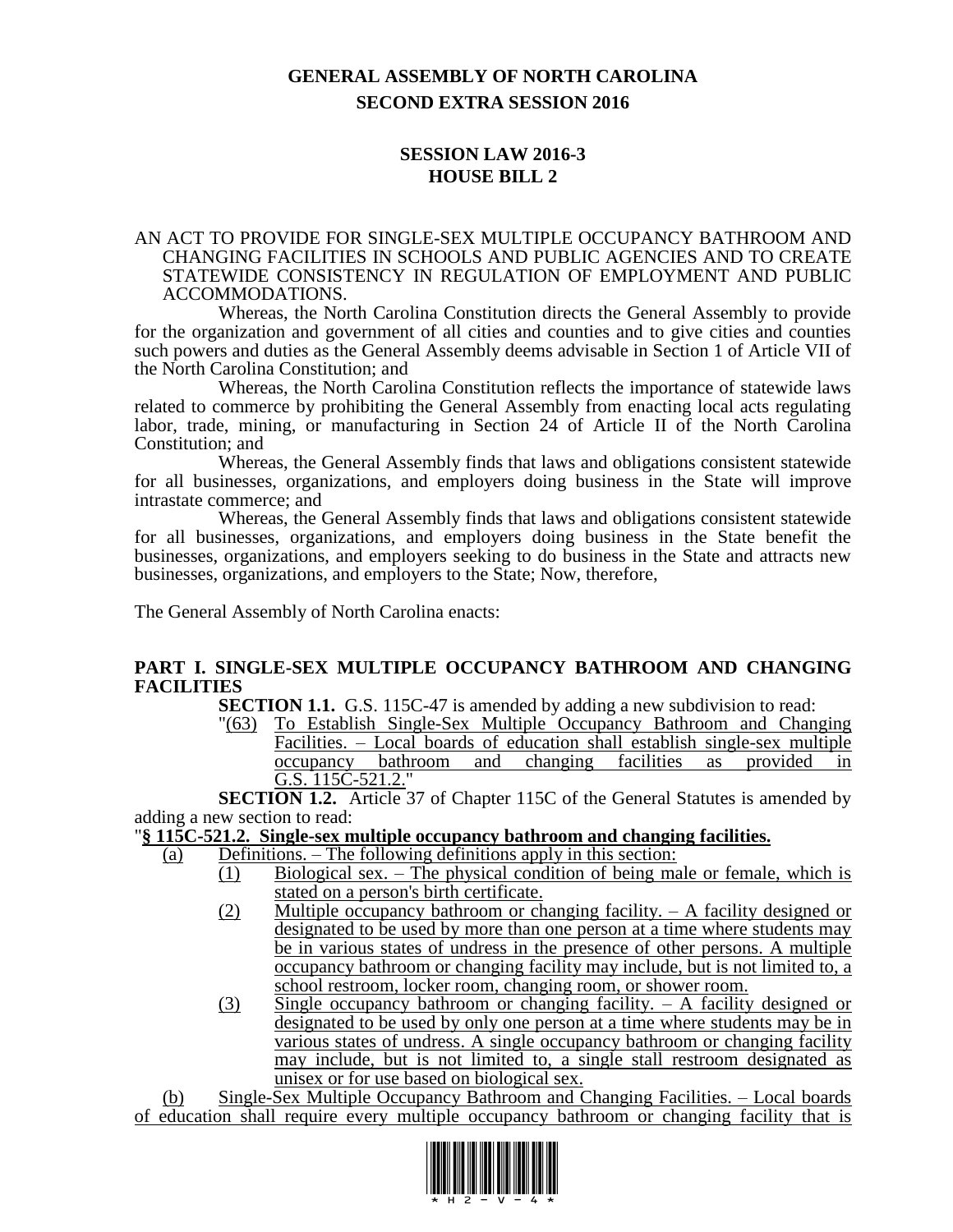designated for student use to be designated for and used only by students based on their biological sex.

(c) Accommodations Permitted. – Nothing in this section shall prohibit local boards of education from providing accommodations such as single occupancy bathroom or changing facilities or controlled use of faculty facilities upon a request due to special circumstances, but in no event shall that accommodation result in the local boards of education allowing a student to use a multiple occupancy bathroom or changing facility designated under subsection (b) of this section for a sex other than the student's biological sex.

(d) Exceptions. – This section does not apply to persons entering a multiple occupancy bathroom or changing facility designated for use by the opposite sex:

- (1) For custodial purposes.<br>(2) For maintenance or insp
- $\frac{12}{2}$  For maintenance or inspection purposes.<br>  $\frac{12}{2}$  To render medical assistance.
- $\frac{(3)}{(4)}$  To render medical assistance.<br>To accompany a student need
- To accompany a student needing assistance when the assisting individual is an employee or authorized volunteer of the local board of education or the student's parent or authorized caregiver.
- 
- $\underline{(5)}$  To receive assistance in using the facility.<br>  $\underline{(6)}$  To accompany a person other than a stude  $\frac{1}{10}$  To accompany a person other than a student needing assistance.<br>That has been temporarily designated for use by that person
- That has been temporarily designated for use by that person's biological sex.

**SECTION 1.3.** Chapter 143 of the General Statutes is amended by adding a new Article to read:

## "Article 81.

"Single-Sex Multiple Occupancy Bathroom and Changing Facilities.

# "**§ 143-760. Single-sex multiple occupancy bathroom and changing facilities.**

- (a) Definitions. The following definitions apply in this section:
	- (1) Biological sex. The physical condition of being male or female, which is stated on a person's birth certificate.
	- (2) Executive branch agency. Agencies, boards, offices, departments, and institutions of the executive branch, including The University of North Carolina and the North Carolina Community College System.
	- (3) Multiple occupancy bathroom or changing facility. A facility designed or designated to be used by more than one person at a time where persons may be in various states of undress in the presence of other persons. A multiple occupancy bathroom or changing facility may include, but is not limited to, a restroom, locker room, changing room, or shower room.
	- (4) Public agency. Includes any of the following:
		- a. Executive branch agencies.
		- b. All agencies, boards, offices, and departments under the direction and control of a member of the Council of State.
		-
		- $\frac{c}{d}$  "Unit" as defined in G.S. 159-7(b)(15).<br>"Public authority" as defined in G.S. 15 d. "Public authority" as defined in G.S. 159-7(b)(10).<br>
		<u>E.</u> A local board of education.<br>
		<u>F.</u> The judicial branch.
		- A local board of education.
		- $\frac{\overline{f}}{g}$ . The judicial branch.<br>The legislative branc
		- The legislative branch.
		- h. Any other political subdivision of the State.
	- $(5)$  Single occupancy bathroom or changing facility.  $-$  A facility designed or designated to be used by only one person at a time where persons may be in various states of undress. A single occupancy bathroom or changing facility may include, but is not limited to, a single stall restroom designated as unisex or for use based on biological sex.

(b) Single-Sex Multiple Occupancy Bathroom and Changing Facilities. – Public agencies shall require every multiple occupancy bathroom or changing facility to be designated for and only used by persons based on their biological sex.

(c) Accommodations Permitted. – Nothing in this section shall prohibit public agencies from providing accommodations such as single occupancy bathroom or changing facilities upon a person's request due to special circumstances, but in no event shall that accommodation result in the public agency allowing a person to use a multiple occupancy bathroom or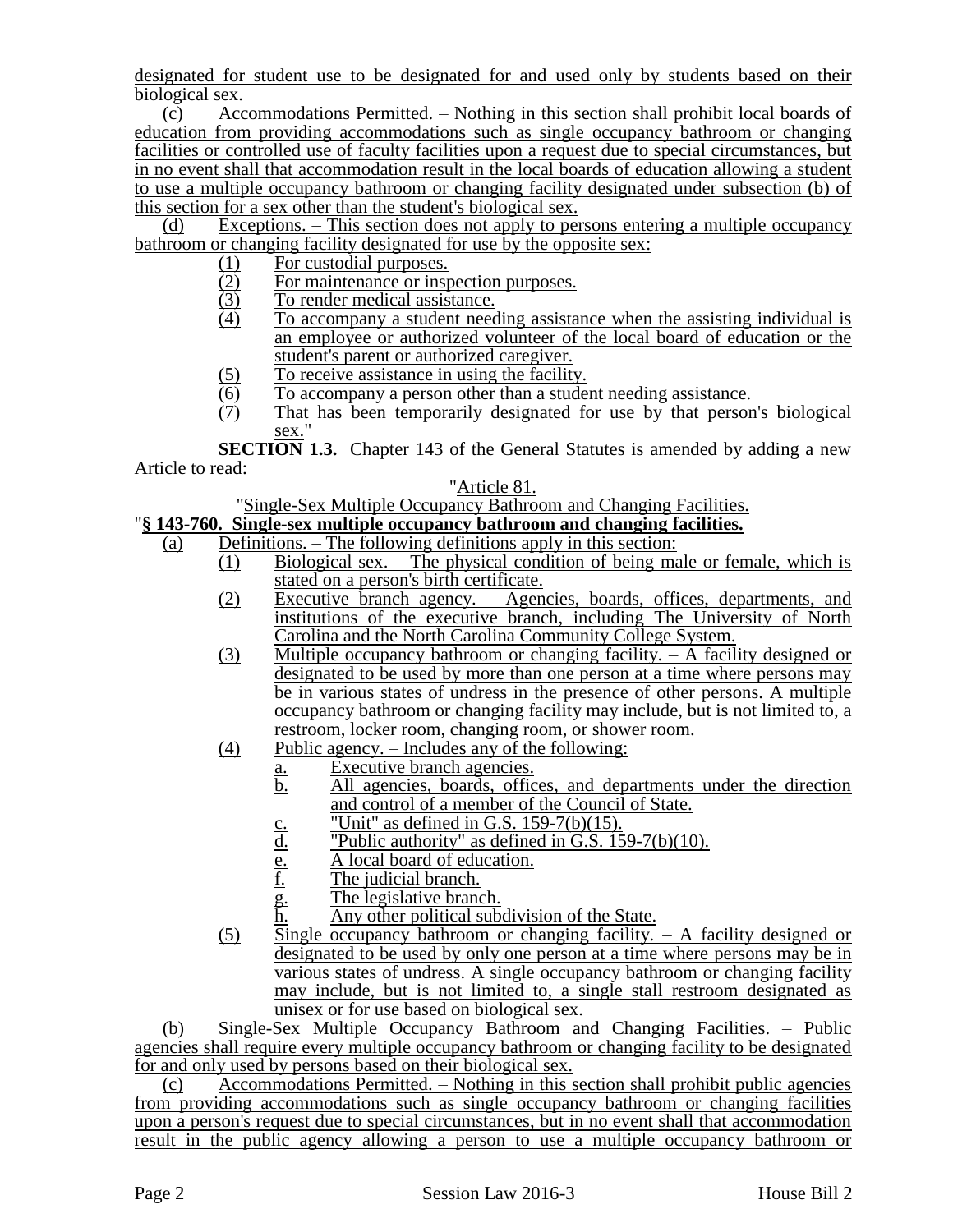changing facility designated under subsection (b) of this section for a sex other than the person's biological sex.

(d) Exceptions. – This section does not apply to persons entering a multiple occupancy bathroom or changing facility designated for use by the opposite sex:

- 
- (1) For custodial purposes.<br>(2) For maintenance or ins  $\frac{12}{2}$  For maintenance or inspection purposes.<br>
To render medical assistance.
- $\overline{(3)}$  To render medical assistance.<br>  $\overline{(4)}$  To accompany a person needi
- To accompany a person needing assistance.
- (4a) For a minor under the age of seven who accompanies a person caring for that minor.
- (5) That has been temporarily designated for use by that person's biological sex."

# **PART II. STATEWIDE CONSISTENCY IN LAWS RELATED TO EMPLOYMENT AND CONTRACTING**

**SECTION 2.1.** G.S. 95-25.1 reads as rewritten:

## "**§ 95-25.1. Short title and legislative purpose.purpose; local governments preempted.**

(a) This Article shall be known and may be cited as the "Wage and Hour Act."

(b) The public policy of this State is declared as follows: The wage levels of employees, hours of labor, payment of earned wages, and the well-being of minors are subjects of concern requiring legislation to promote the general welfare of the people of the State without jeopardizing the competitive position of North Carolina business and industry. The General Assembly declares that the general welfare of the State requires the enactment of this law under the police power of the State.

(c) The provisions of this Article supersede and preempt any ordinance, regulation, resolution, or policy adopted or imposed by a unit of local government or other political subdivision of the State that regulates or imposes any requirement upon an employer pertaining to compensation of employees, such as the wage levels of employees, hours of labor, payment of earned wages, benefits, leave, or well-being of minors in the workforce. This subsection shall not apply to any of the following:

- $(1)$  A local government regulating, compensating, or controlling its own employees.
- (2) Economic development incentives awarded under Chapter 143B of the General Statutes.
- (3) Economic development incentives awarded under Article 1 of Chapter 158 of the General Statutes.
- (4) A requirement of federal community development block grants.<br>(5) Programs established under G.S. 153A-376 or G.S. 160A-456."
- Programs established under G.S. 153A-376 or G.S. 160A-456."

**SECTION 2.2.** G.S. 153A-449(a) reads as rewritten:

"(a) Authority. – A county may contract with and appropriate money to any person, association, or corporation, in order to carry out any public purpose that the county is authorized by law to engage in. A county may not require a private contractor under this section to abide by any restriction that the county could not impose on all employers in the county, such as paying minimum wage or providing paid sick leave to its employees, regulations or controls on the contractor's employment practices or mandate or prohibit the provision of goods, services, or accommodations to any member of the public as a condition of bidding on a contract.contract or a qualification-based selection, except as otherwise required or allowed by State law."

**SECTION 2.3.** G.S. 160A-20.1(a) reads as rewritten:

"(a) Authority. – A city may contract with and appropriate money to any person, association, or corporation, in order to carry out any public purpose that the city is authorized by law to engage in. A city may not require a private contractor under this section to abide by any restriction that the city could not impose on all employers in the city, such as paying minimum wage or providing paid sick leave to its employees, regulations or controls on the contractor's employment practices or mandate or prohibit the provision of goods, services, or accommodations to any member of the public as a condition of bidding on a contract.contract or a qualification-based selection, except as otherwise required or allowed by State law."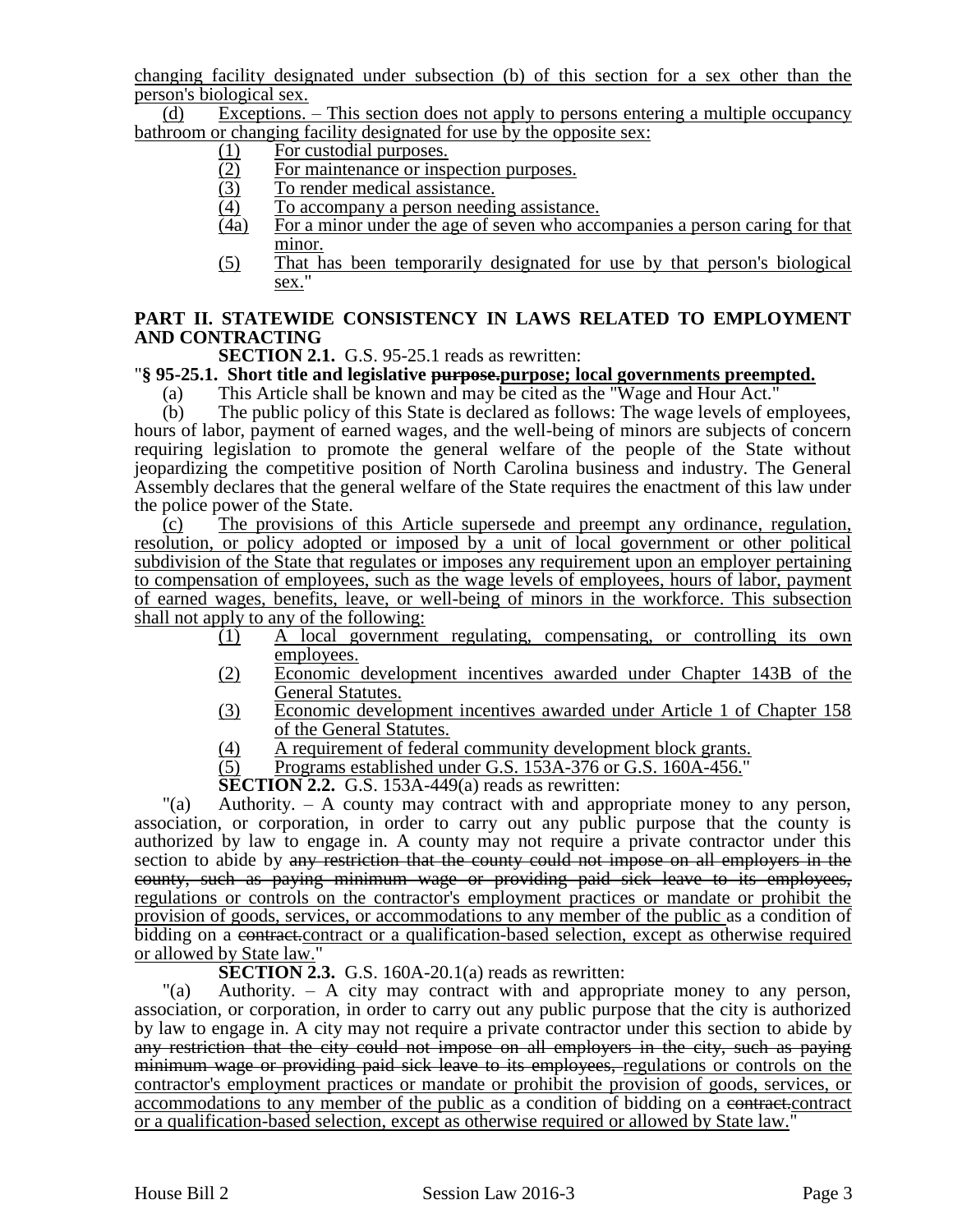# **PART III. PROTECTION OF RIGHTS IN EMPLOYMENT AND PUBLIC ACCOMMODATIONS**

**SECTION 3.1.** G.S. 143-422.2 reads as rewritten:

#### "**§ 143-422.2. Legislative declaration.**

It is the public policy of this State to protect and safeguard the right and opportunity of all persons to seek, obtain and hold employment without discrimination or abridgement on account of race, religion, color, national origin, age, biological sex or handicap by employers which regularly employ 15 or more employees.

It is recognized that the practice of denying employment opportunity and discriminating in the terms of employment foments domestic strife and unrest, deprives the State of the fullest utilization of its capacities for advancement and development, and substantially and adversely affects the interests of employees, employers, and the public in general.

(c) The General Assembly declares that the regulation of discriminatory practices in employment is properly an issue of general, statewide concern, such that this Article and other applicable provisions of the General Statutes supersede and preempt any ordinance, regulation, resolution, or policy adopted or imposed by a unit of local government or other political subdivision of the State that regulates or imposes any requirement upon an employer pertaining to the regulation of discriminatory practices in employment, except such regulations applicable to personnel employed by that body that are not otherwise in conflict with State law."

**SECTION 3.2.** G.S. 143-422.3 reads as rewritten:

#### "**§ 143-422.3. Investigations; conciliations.**

The Human Relations Commission in the Department of Administration shall have the authority to receive charges of discrimination from the Equal Employment Opportunity Commission pursuant to an agreement under Section 709(b) of Public Law 88-352, as amended by Public Law 92-261, and investigate and conciliate charges of discrimination. Throughout this process, the agency shall use its good offices to effect an amicable resolution of the charges of discrimination. This Article does not create, and shall not be construed to create or support, a statutory or common law private right of action, and no person may bring any civil action based upon the public policy expressed herein."

**SECTION 3.3.** Chapter 143 of the General Statutes is amended by adding a new Article to read:

#### "Article 49B.

"Equal Access to Public Accommodations.

## "**§ 143-422.10. Short title.**

This Article shall be known and may be cited as the Equal Access to Public Accommodations Act.

## "**§ 143-422.11. Legislative declaration.**

(a) It is the public policy of this State to protect and safeguard the right and opportunity of all individuals within the State to enjoy fully and equally the goods, services, facilities, privileges, advantages, and accommodations of places of public accommodation free of discrimination because of race, religion, color, national origin, or biological sex, provided that designating multiple or single occupancy bathrooms or changing facilities according to biological sex, as defined in  $\bar{G}.S. 143-760(a)(1)$ , (3), and (5), shall not be deemed to constitute discrimination.

(b) The General Assembly declares that the regulation of discriminatory practices in places of public accommodation is properly an issue of general, statewide concern, such that this Article and other applicable provisions of the General Statutes supersede and preempt any ordinance, regulation, resolution, or policy adopted or imposed by a unit of local government or other political subdivision of the State that regulates or imposes any requirement pertaining to the regulation of discriminatory practices in places of public accommodation.

## "**§ 143-422.12. Places of public accommodation – defined.**

For purposes of this Article, places of public accommodation has the same meaning as defined in G.S. 168A-3(8), but shall exclude any private club or other establishment not, in fact, open to the public.

## "**§ 143-422.13. Investigations; conciliations.**

The Human Relations Commission in the Department of Administration shall have the authority to receive, investigate, and conciliate complaints of discrimination in public accommodations. Throughout this process, the Human Relations Commission shall use its good